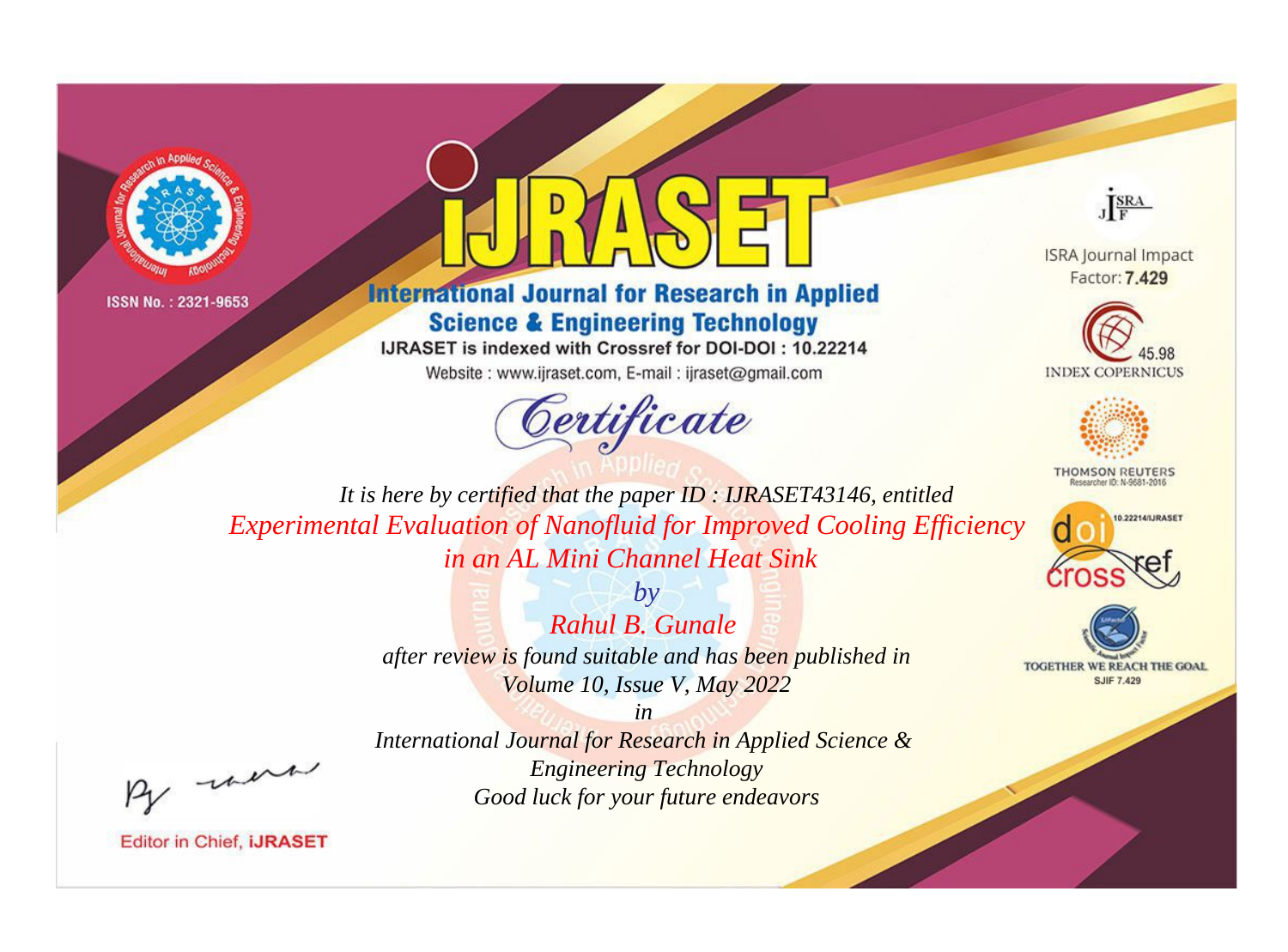



## **International Journal for Research in Applied Science & Engineering Technology**

IJRASET is indexed with Crossref for DOI-DOI: 10.22214

Website: www.ijraset.com, E-mail: ijraset@gmail.com





**ISRA Journal Impact** Factor: 7.429





**THOMSON REUTERS** 



TOGETHER WE REACH THE GOAL **SJIF 7.429** 

*It is here by certified that the paper ID : IJRASET43146, entitled Experimental Evaluation of Nanofluid for Improved Cooling Efficiency in an AL Mini Channel Heat Sink*

> *by Ashish S. Gajare after review is found suitable and has been published in Volume 10, Issue V, May 2022*

, un

*International Journal for Research in Applied Science & Engineering Technology Good luck for your future endeavors*

*in*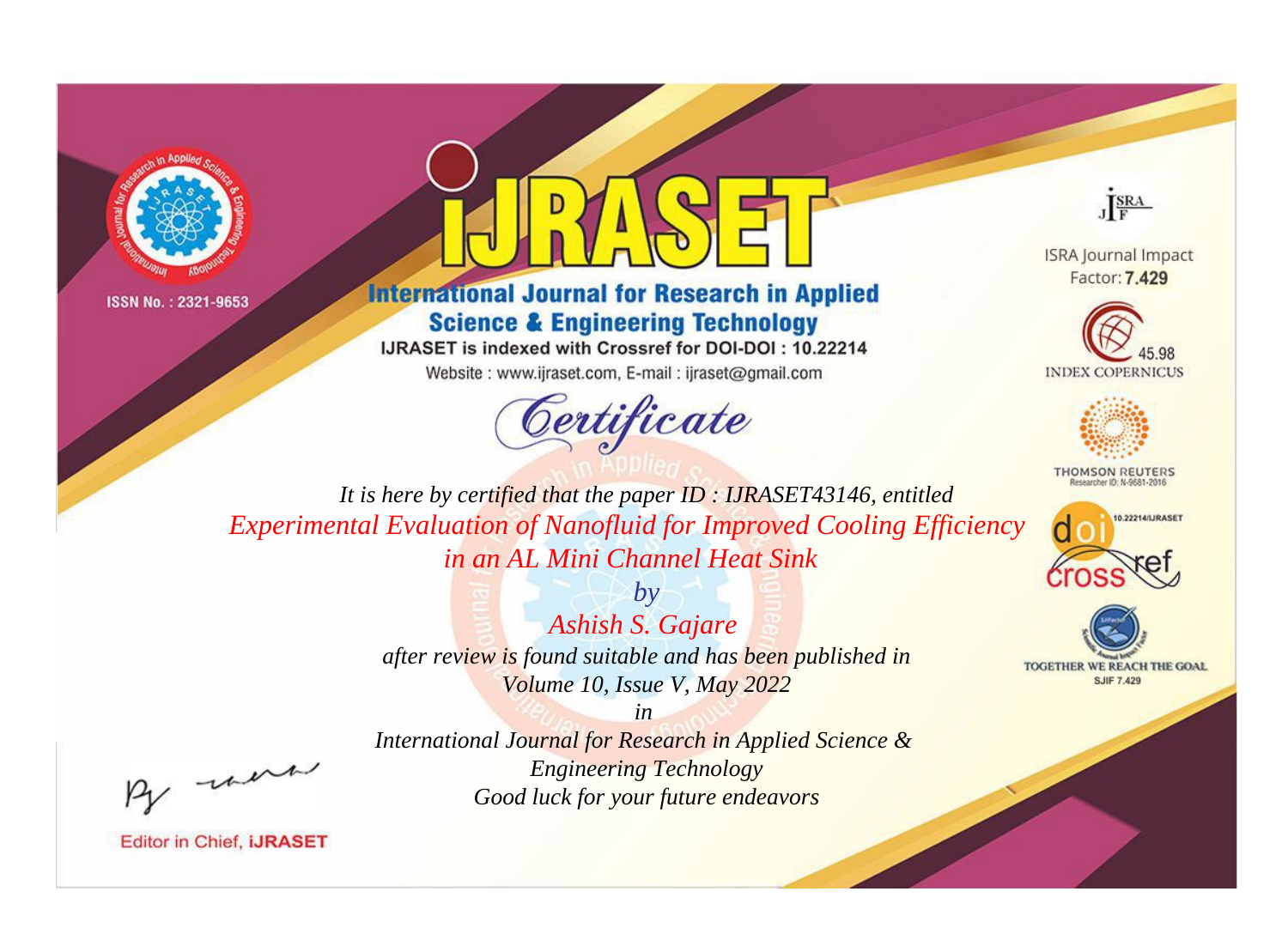



## **International Journal for Research in Applied Science & Engineering Technology**

IJRASET is indexed with Crossref for DOI-DOI: 10.22214

Website: www.ijraset.com, E-mail: ijraset@gmail.com





**ISRA Journal Impact** Factor: 7.429





**THOMSON REUTERS** 



TOGETHER WE REACH THE GOAL **SJIF 7.429** 

*It is here by certified that the paper ID : IJRASET43146, entitled Experimental Evaluation of Nanofluid for Improved Cooling Efficiency in an AL Mini Channel Heat Sink*

> *by Omkar D. Khollam after review is found suitable and has been published in Volume 10, Issue V, May 2022*

, un

*International Journal for Research in Applied Science & Engineering Technology Good luck for your future endeavors*

*in*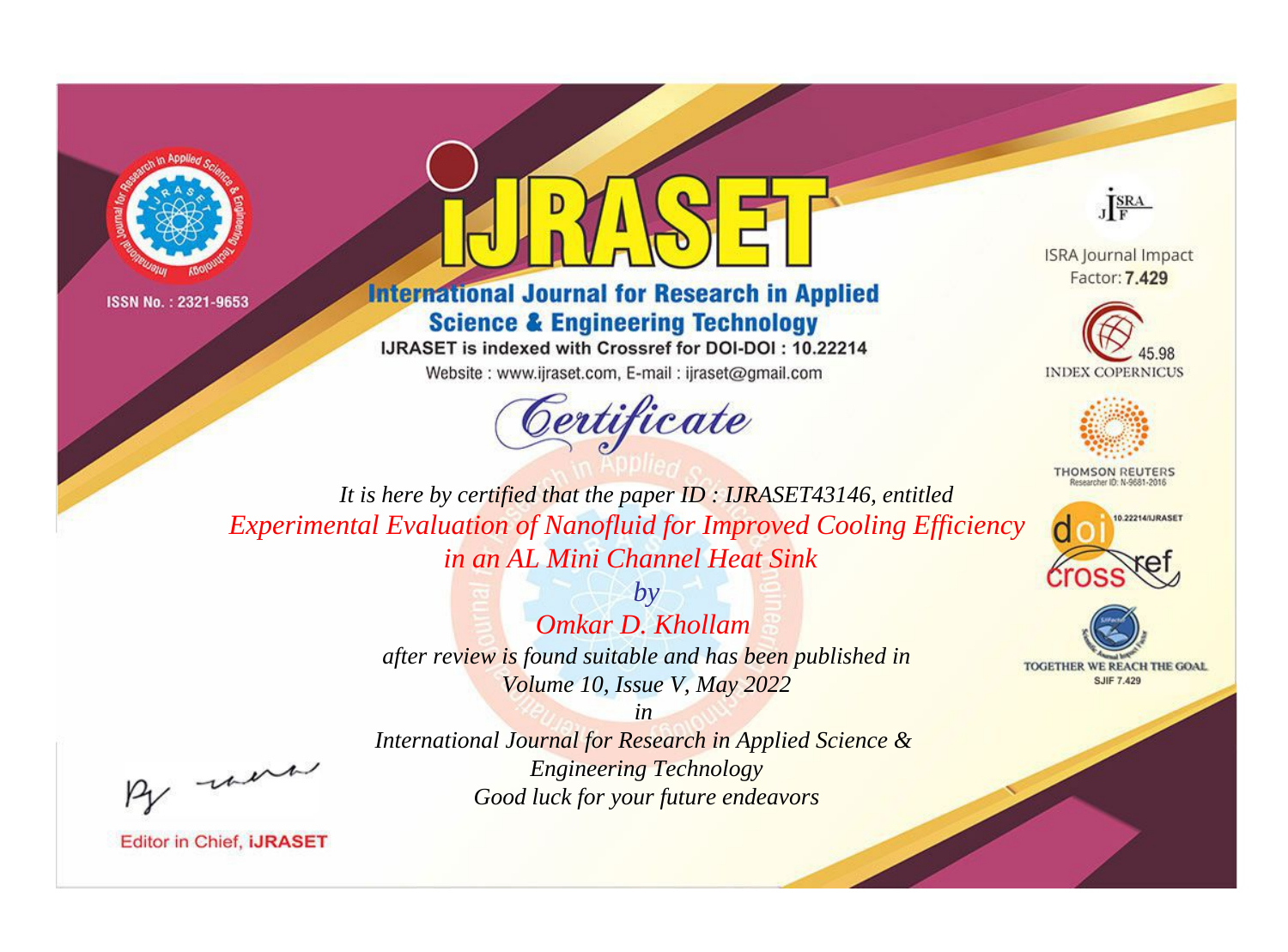



## **International Journal for Research in Applied Science & Engineering Technology**

IJRASET is indexed with Crossref for DOI-DOI: 10.22214

Website: www.ijraset.com, E-mail: ijraset@gmail.com





**ISRA Journal Impact** Factor: 7.429





**THOMSON REUTERS** 



TOGETHER WE REACH THE GOAL **SJIF 7.429** 

*It is here by certified that the paper ID : IJRASET43146, entitled Experimental Evaluation of Nanofluid for Improved Cooling Efficiency in an AL Mini Channel Heat Sink*

> *by Aakash G. Gawade after review is found suitable and has been published in Volume 10, Issue V, May 2022*

, un

*International Journal for Research in Applied Science & Engineering Technology Good luck for your future endeavors*

*in*